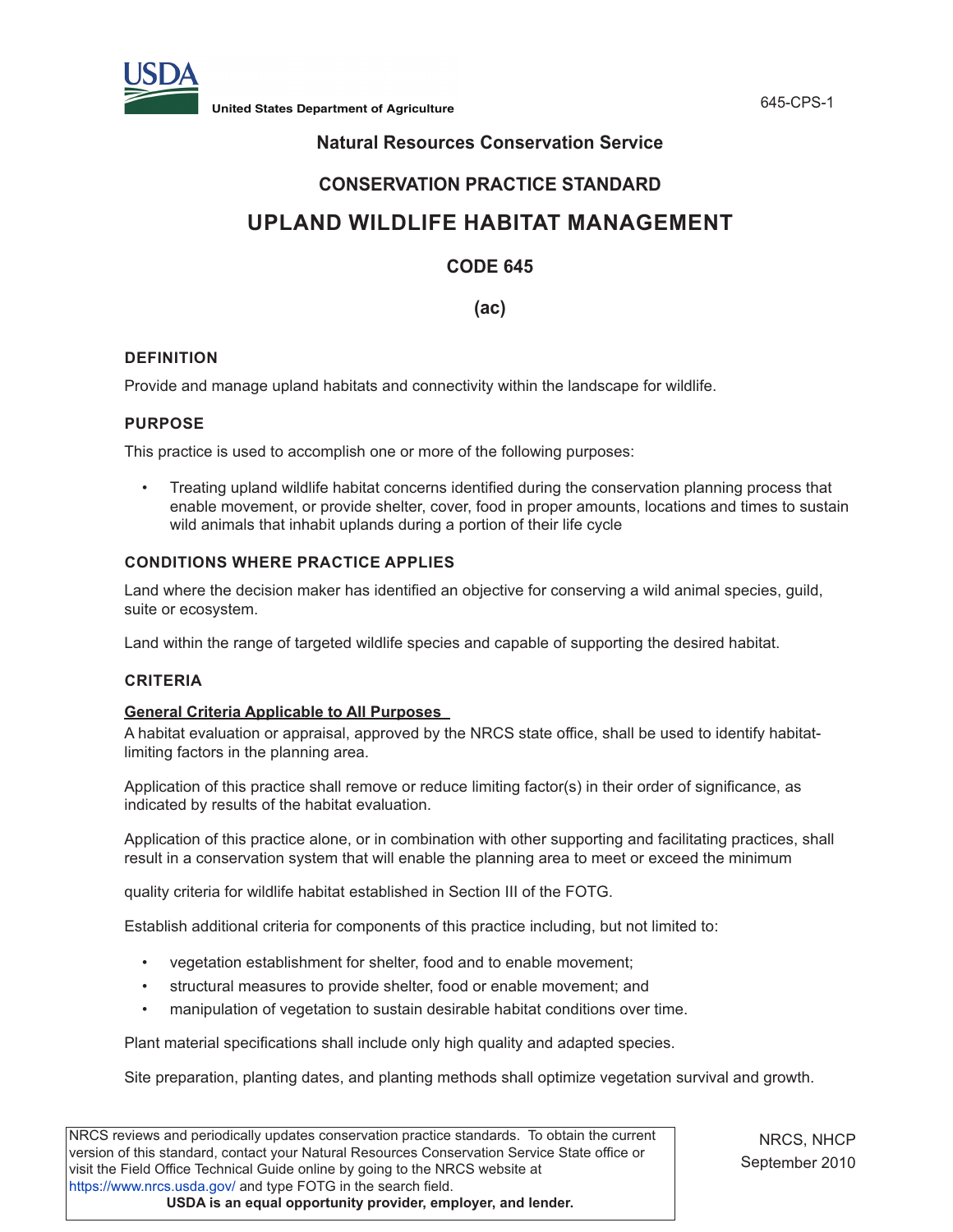Equipment travel, grazing, haying and other disturbance to habitat shall be restricted during critical periods such as nesting, brood rearing, fawning or calving seasons. States may establish exceptions when certain disturbance causing activities are necessary to maintain the health of the plant community and control noxious weeds.

Control of regulated noxious weeds and invasive plants shall be specified.

## **CONSIDERATIONS**

This practice may affect the target species as well as non-target species though mechanisms such as hunting, predation, disease transmission, nest parasitism, etc. Consider effects of this practice on species with declining populations.

Wildlife population control may be necessary to protect and maintain certain habitats. This is a responsibility of the landowner. State and federal regulations may apply to population control methods.

Undisturbed areas conserved at a sufficient extent during management activities, may sustain disturbance-intolerant animals and plants.

Other conservation practices that may be utilized in conjunction with this practice to create a wildlife management plan include:

Pasture & Hay Planting (512)

Wildlife Watering Facility (648)

Early Successional Habitat Development/Management (647)

Restoration and Management of Rare or Declining Habitats (643)

Tree/Shrub Establishment (612)

Range Planting (550)

Prescribed Grazing (528)

Prescribed Burning (338)

Forage Harvest Management (511)

Use Exclusion (472)

Riparian Forest Buffer (391)

Riparian Herbaceous Cover (390)

Forest Stand Improvement (666)

### **PLANS AND SPECIFICATIONS**

NRCS shall ensure that plans and specifications for this practice are prepared by persons with adequate training in the fields of wildlife management, biology or ecology.

Written specifications, schedules and maps shall be prepared for each planning area and each habitat type.

Specifications shall:

• Identify the amounts and kinds habitat elements, locations and management actions necessary to